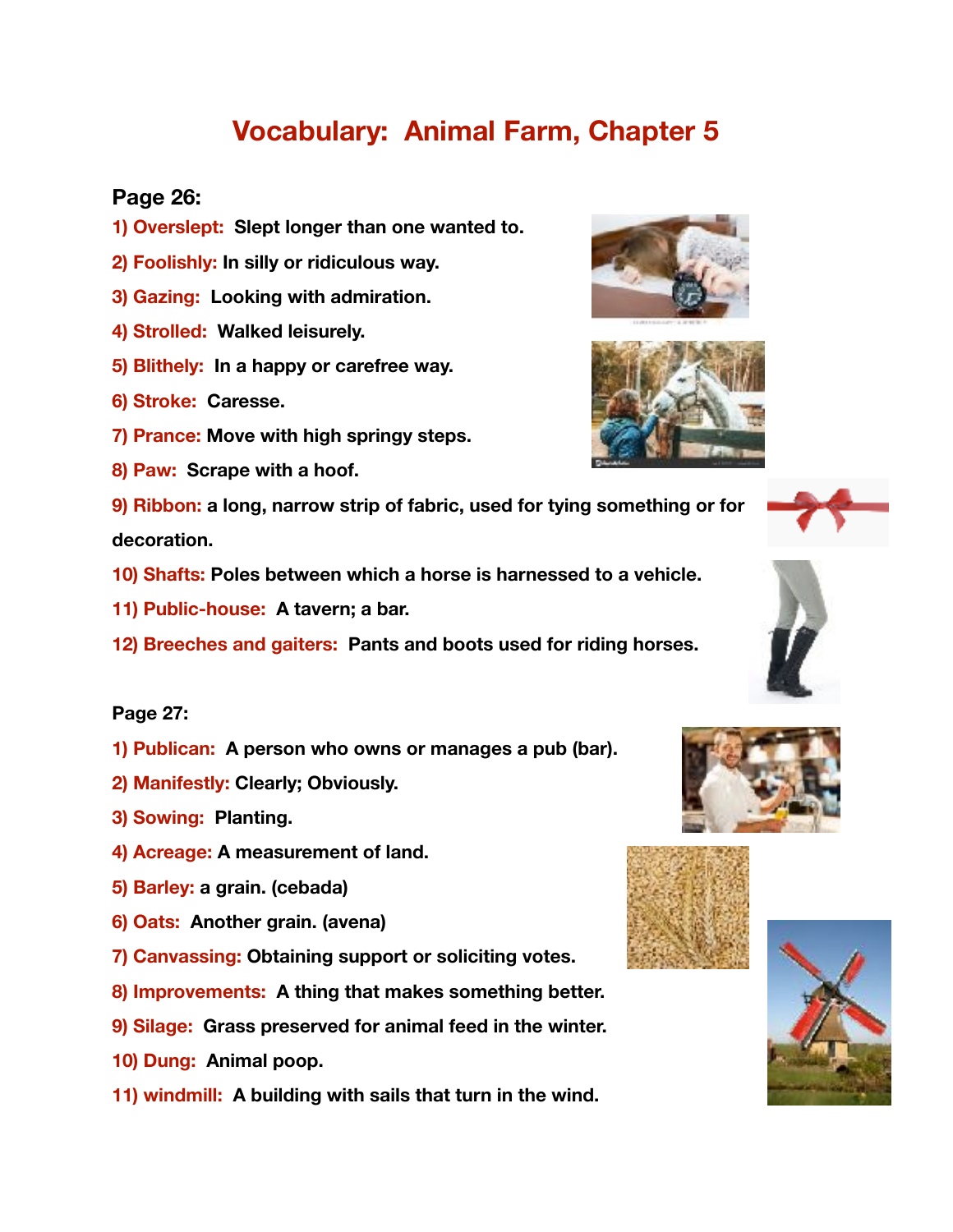#### **Page 28:**

- **1) Chaff-cutter: A machine for chopping hay and straw to feed animals.**
- **2) Mangel-slicer: A machine for cutting beets, used to feed animals.**
- **3) Astonishment: Amazement.**
- **4) Uttering: Making a sound with his voice.**
- **5) Cranks: Levers or pedals.**
- **6) Aloof: Distant and uninterested.**



#### **Page 29:**

- **1) Defeated: Beaten in a battle; caused to lose a battle.**
- **2) Restive: Unable to keep still; difficult to control.**
- **3) Bound: Destined.**
- **4) Reply: Answer.**

## **Page 30:**

- **1) Whimper: Low, feeble sounds expressing discontent.**
- **2) Baying: Barking or howling loudly.**
- **3) Bounding: Leaping; running and jumping.**
- **4) Jaws: The upper and lower parts of the mouth.**
- **5) "Close on his heels": Right behind him.**
- **6) Whisked: Moved suddenly and quickly.**
- **7) Spurt: Move with a sudden burst of speed.**
- **8) Mounted: Got on top of.**